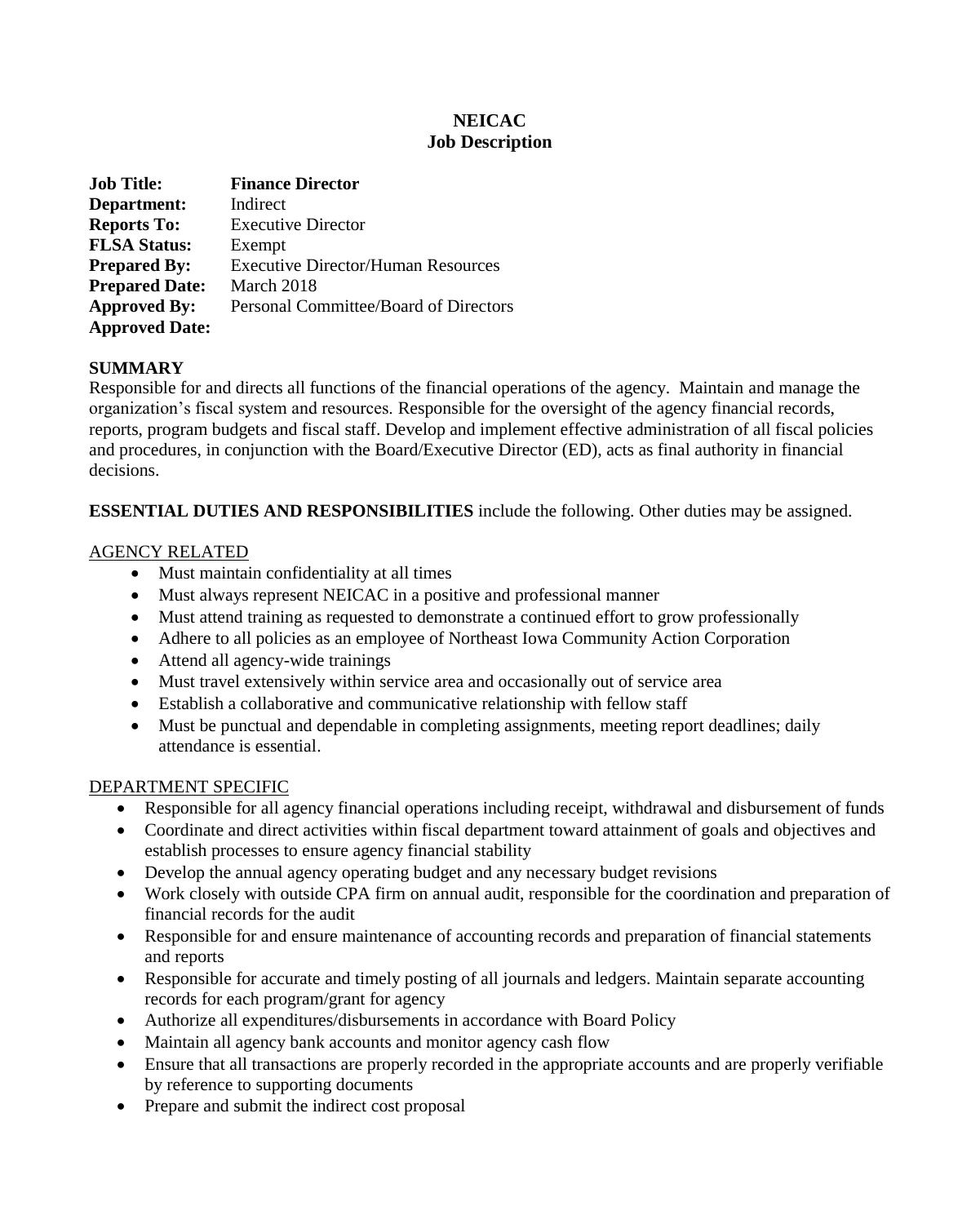- Approve and maintain controls in the cost allocation system
- Oversee timely submission of all federal and state payroll taxes, benefit premiums, retirement contributions and worker's compensation premiums
- Responsible for agency inventory, asset management process and records
- Monitor and refine agency's system of internal controls to safeguard agency assets
- Oversee all corporate insurance coverages
- Ensure completion of funding source financial and compliance reports
- Review and retain leases, contracts and RFP's
- Monitor year end program closings to ensure program compliance for expenditure of funds
- Oversee the operations, maintenance and backup of the fund accounting financial software system
- Maintain fiscal procedures manual for the agency with assistance from fiscal staff
- Prepare request for proposals, and perform bid solicitations for auditing services and agency insurance coverages
- Responsible for ensuring compliance with OMB circulars, state and federal grant requirements along with agency policies and record retention procedure
- Maintain familiarity with grant/program conditions relating to financial compliance and reporting
- Assist Program Directors with the preparation of their program budgets and regularly meet regarding monthly expenses
- Prepare and conduct performance evaluations for subordinate staff as required by NEICAC; provide necessary coaching to staff
- Attend monthly NEICAC staff meetings
- Research staff wage/salary impacts on program budgets and maintain exempt and non-exempt salary scales
- Prepare financial/budget reports for Board of Directors, Executive Director and Program Directors
- Attend monthly Board of Director and other Board Committee meetings, present appropriate financial information and record Board minutes
- Report to and offer guidance to the Executive Director on all matters affecting financial operations
- Research and consult with Executive Director on investment of excess cash
- Assist the Executive Director in agency strategic planning, leveraging funding and development of new programs and policies for agency growth

### **SUPERVISORY RESPONSIBILITIES**

Directly supervises Comptroller and Fiscal staff.

## **QUALIFICATIONS**

To perform this job successfully, an individual must be able to perform each essential duty satisfactorily. The requirements listed below are representative of the knowledge, skill, and/or ability required. Reasonable accommodations may be made to enable individuals with disabilities to perform the essential functions.

## **EDUCATION and/or EXPERIENCE**

Bachelor's Degree in Accounting or Finance and 5-7 years of related experience required. CPA, non-profit accounting and supervisory experience strongly preferred. Have thorough knowledge of generally acceptable accounting principles and financial standards and procedures. Must have excellent computer skills, including MS Office Suite and knowledge of accounting software. Be highly organized with excellent time management skills. Exhibit interpersonal skills, which foster the development and maintenance of good working relationships with program monitors, other agencies, clients and co-workers.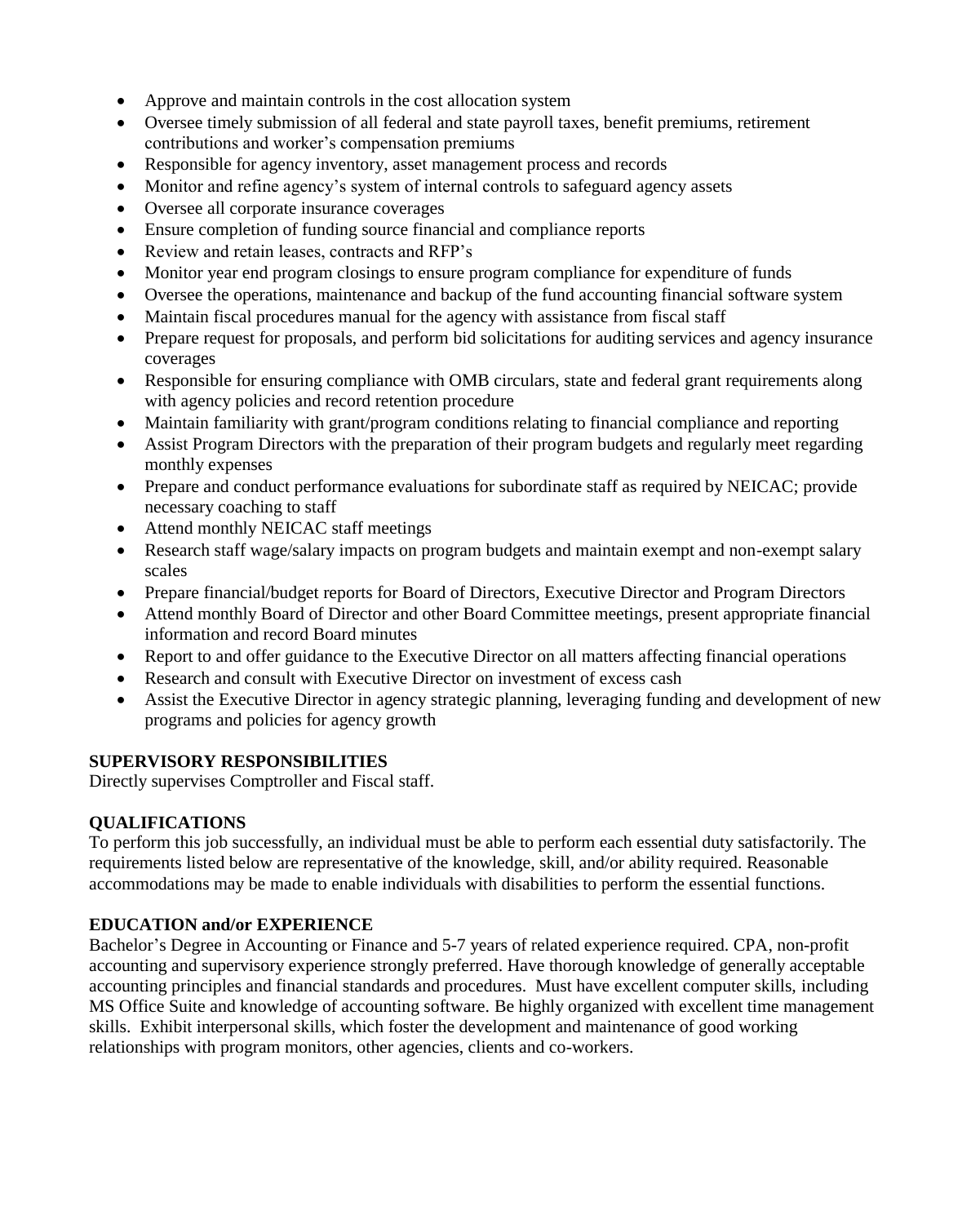## **LANGUAGE SKILLS**

Ability to read, analyze, and interpret common scientific and technical journals, financial reports, and legal documents. Ability to respond to common inquiries or complaints from customers, regulatory agencies, or members of the business community. Ability to write articles/correspondence that conform to prescribed style and format. Ability to effectively present information to top management, public groups, and/or boards of directors.

## **MATHEMATICAL SKILLS**

Ability to work with mathematical concepts such as probability and statistical inference, and fundamentals of plane and solid geometry and trigonometry. Ability to apply concepts such as fractions, percentages, ratios, and proportions to practical situations.

### **REASONING ABILITY**

Ability to define problems, collect data, establish facts, and draw valid conclusions. Ability to interpret an extensive variety of technical instructions in mathematical or diagram form and deal with several abstract and concrete variables.

### **CERTIFICATES, LICENSES, REGISTRATIONS**

Must have valid driver's license and carry NEICAC levels of automobile insurance and satisfactorily complete a criminal records check. Must also be bondable.

*Must begin the Certified Community Action Professional (CCAP) process within five years of hire.* A training plan or schedule for this is to be submitted by the second year of employment. Updating and maintaining the CCAP certification is also required.

#### **PHYSICAL DEMANDS**

The physical demands described here are representative of those that must be met by an employee to successfully perform the essential functions of this job. Reasonable accommodations may be made to enable individuals with disabilities to perform the essential functions.

While performing the duties of this job, the employee is regularly required to sit; use hands to finger, handle, or feel; reach with hands and arms and talk or hear. The employee is frequently required to stand. The employee is occasionally required to walk; climb or balance; stoop, kneel, crouch, or crawl and taste or smell. The employee must regularly lift and /or move up to 10 pounds, frequently lift and/or move up to 25 pounds and occasionally lift and/or move up to 40 pounds. Specific vision abilities required by this job include close vision, distance vision, color vision, peripheral vision, depth perception and ability to adjust focus.

### **WORK ENVIRONMENT**

The work environment characteristics described here are representative of those an employee encounters while performing the essential functions of this job. Reasonable accommodations may be made to enable individuals with disabilities to perform the essential functions. The noise level in the work environment is usually moderate.

*The above statements are intended to describe the general nature and level of work being performed by the person assigned to this position. Principal accountabilities are intended to describe those functions that are essential to the performance of this job, and "other" accountabilities include those that are considered incidental or secondary to the overall purpose of this job.*

*This job description does not state or imply that the above are the only duties and responsibilities assigned to this position. Employees holding this position will be required to perform any other job-related duties as requested by management. All requirements are subject to possible modification to reasonably accommodate individuals with a disability.*